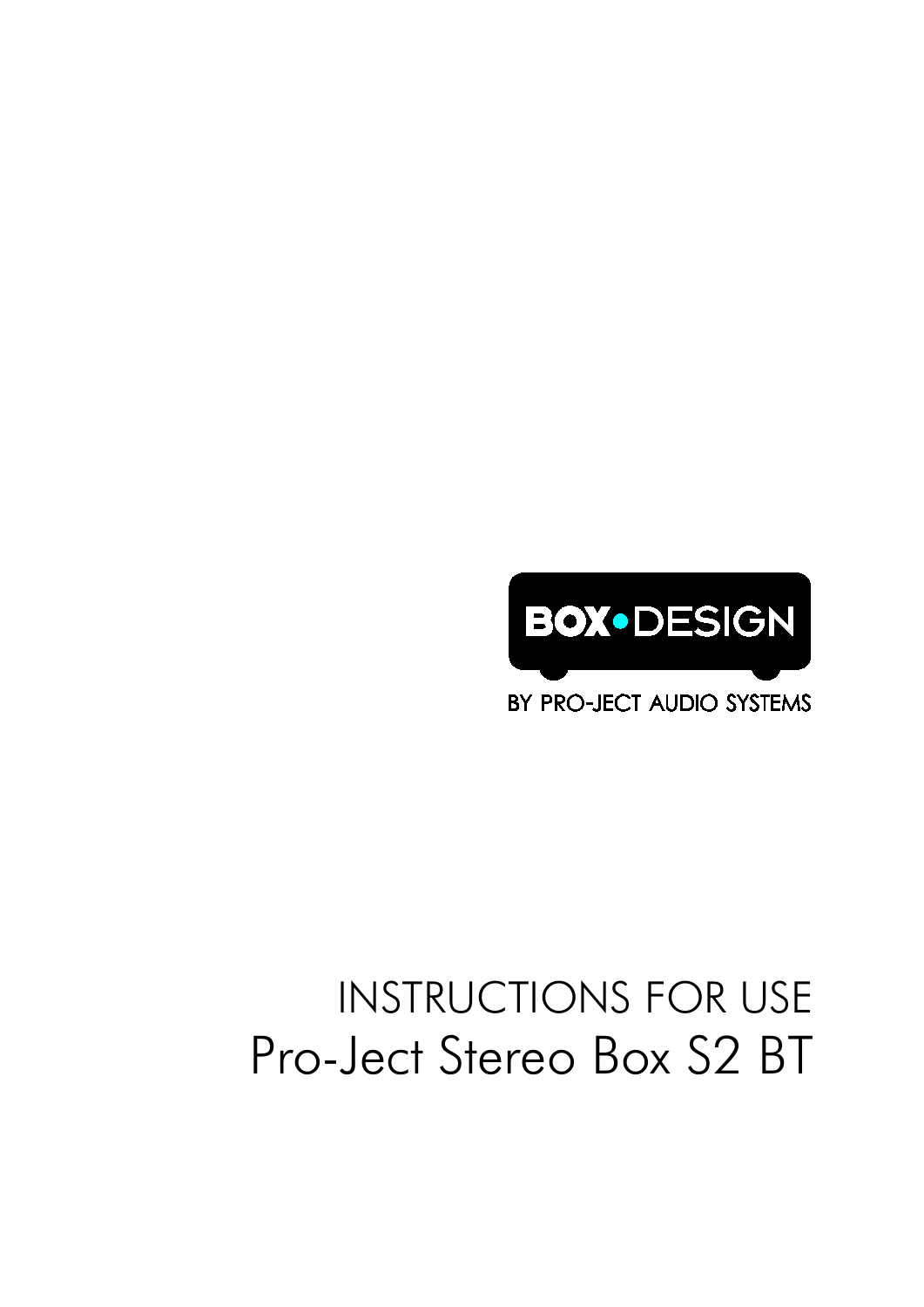Dear music lover,

thank you for purchasing this integrated amplifier from Pro-Ject Audio Systems. In order to achieve maximum performance and reliability you should study these instructions for use carefully.



*Warning of a hazard for the user, the unit or possible misuse*



*Important notice*

# Safety instructions

*AC outlet voltages vary from country to country. Before connecting to the mains, make sure that the voltage in your area meets the voltage requirements printed on the power supply.*



*The power supply is used to disconnect the unit from the mains. Make sure that the power supply is easily accessible at all times. Never handle the device, the power supply while your hands are wet or damp.*

*Avoid letting liquids enter the device or the power supply. Never place any item containing liquid, such as a flower vase on or near the device. Never spill any liquid on the device or the power supply. Never place any naked flame sources, such as lighted candles on or near the device. The product shall not be used in damp or wet locations, next to a bathtub, sink, swimming pool or any other similar conditions.*

# **Connectors**



*Make all connections whilst the amplifier is disconnected from the power supply.*

*Take care to connect the left and right channels correctly. The right channel is usually marked red, the left channel black or white.*

*Never use any other power supply than the one supplied with the unit.*

# Inputs

Line level sources such as CD player radio or TV can be connected to the input RCA sockets marked In1, In2.

# Connection to the speakers

The output terminals accept loudspeaker cables terminated with 4mm ∅ Banana plugs, spades connectors or naked wire.

# Line output

A power amplifier or active loudspeakers can be connected to the output sockets marked Variable Out.

# External antenna

Connect supplied antenna to the connector on the back side of the unit.

# Mains power connection

Connect the low voltage plug from the power supply to the Power 20V DC socket of the amplifier before connecting the power supply to the mains.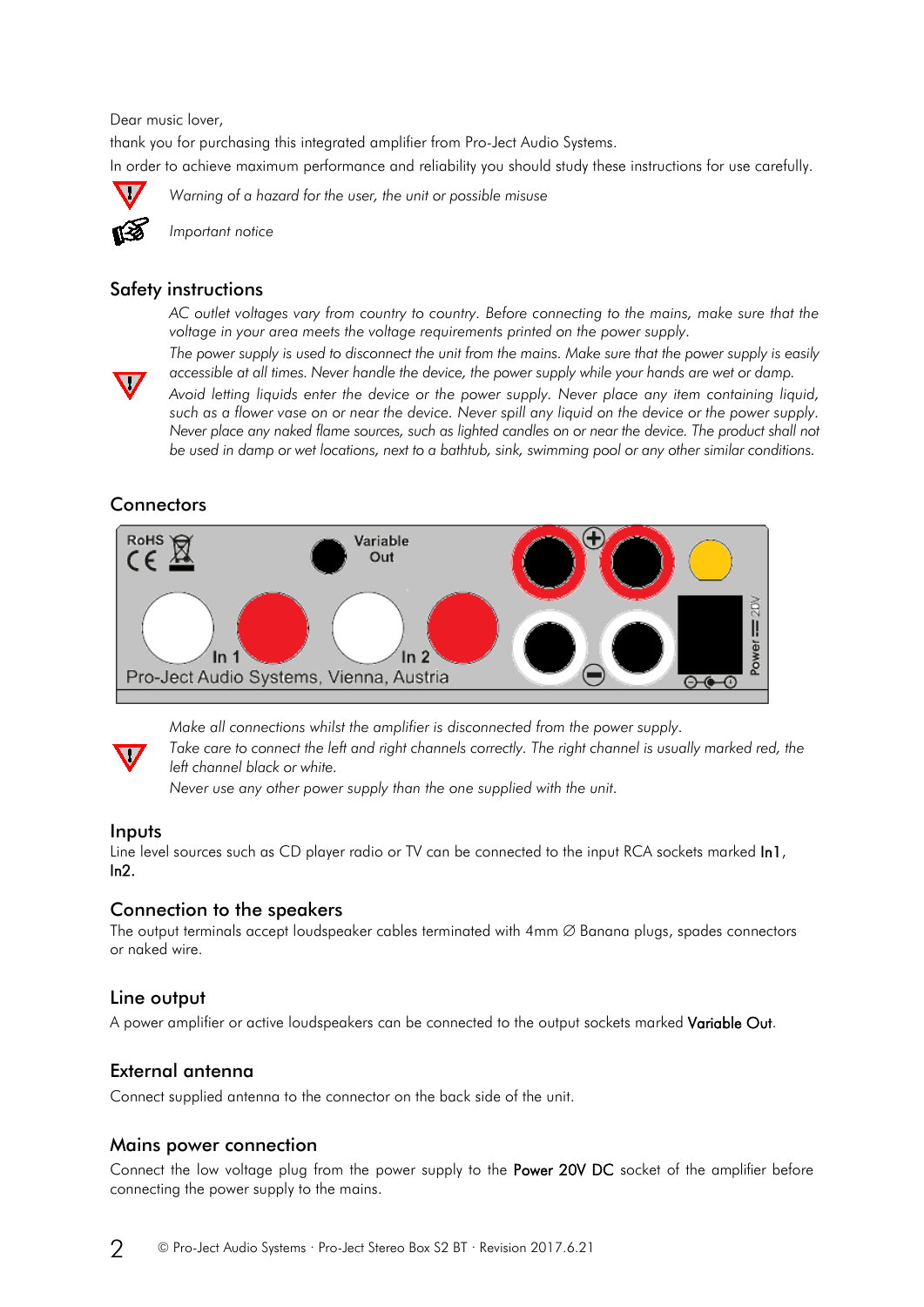# Front panel controls



# To switch on from standby or to standby

The push button on the left hand side will toggle the phono amplifier between its fully operational status and standby. The blue LED above the stand-by push button shows that the unit is switched on. Input "3" Bluetooth input has energy save function, stand-by LED switches off when there is no Bluetooth device connected.

#### Input selector

Press the push button next to the 3 LEDs to switch between the inputs. Selected input number will be illuminated.

#### Volume

Adjust the volume to the desired level, using the large knob on the front panel.

# Bluetooth® connection

Make sure the antenna is attached to its connector on the back panel prior using Bluetooth. Bluetooth is active only once input 3 is selected. Stand-by LED is off when no device is connected. If the LED is on, active connection with Bluetooth device is established.

#### Pairing with Android devices

Open Settings and tap on Bluetooth. Turn on Bluetooth and tap on Scan. Searched devices will show up. Tap on "Stereo Box S2 BT" and confirm presented pairing code on your Android device. Then press Input button on Stereo Box S2 BT when the blue LED of input 3 starts blinking. When paired with Stereo Box S2 BT, your Android device will show "Connected to media Audio". Now you can play music from your Android device over Bluetooth to Stereo Box S2 BT.



*Older devices may request a pairing code. Enter "0000" and confirm. No more confirmation on Stereo Box S2 BT is then needed.*

#### Bluetooth pairing with Apple devices

Tap on Settings, tap on Bluetooth, turn on Bluetooth. Your device will automatically start searching for available devices. Tap on "Stereo Box S2 BT" and confirm by pressing Input button on Stereo Box S2 BT when the blue LED of input 3 is blinking.



*Stereo Box S2 BT can store up to 8 Bluetooth devices. If the memory is full, new connections will automatically replace the oldest connections. A new connection is only possible if BT input is selected and no device is connected. If a problem with Bluetooth connection occurs, it is necessary to reset memory and to delete all paired devices. For reset turn off the unit > press & hold input and power button > release power button. When the input 3 LED is on, memory is erased and unit must be restarted once again.*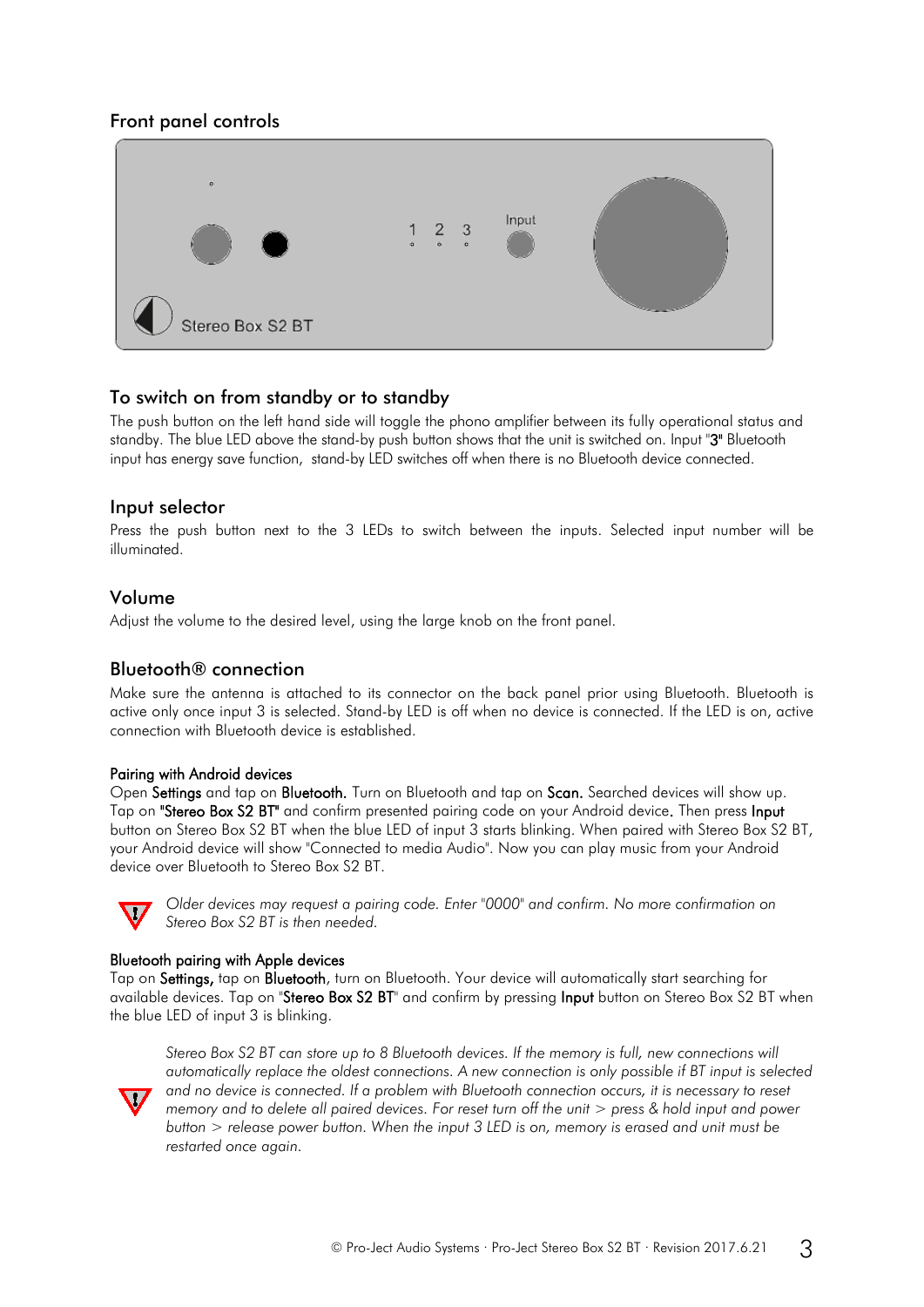#### Remote control



turns the unit on or back into standby (long press), mute (short) **VOI** and  $\bigcup$  adjust the sound volume CHand  $\bigvee$  select the inputs

# Replacing batteries

Proceed as follows:

- Unlock and slide open the battery case cover
- Replace the battery. Make sure the battery is the right way round !
- Close the battery case cover

Battery type: 1 x CR2032 / 3V or 1 x CR2025 / 3V



*Do not dispose the batteries as ordinary domestic refuse. Please dispose your exhausted batteries at the appropriate collection sites - usually located at supermarkets and drugstores.*

# Troubleshooting

No music from my speakers:

- make sure power cables, audio interconnects and speakers are correctly connected to Stereo Box S2 BT
- make sure volume level is properly set
- make sure the correct input is selected

- make sure Bluetooth is enabled and the device is connected and volume level is properly set and you are within the range